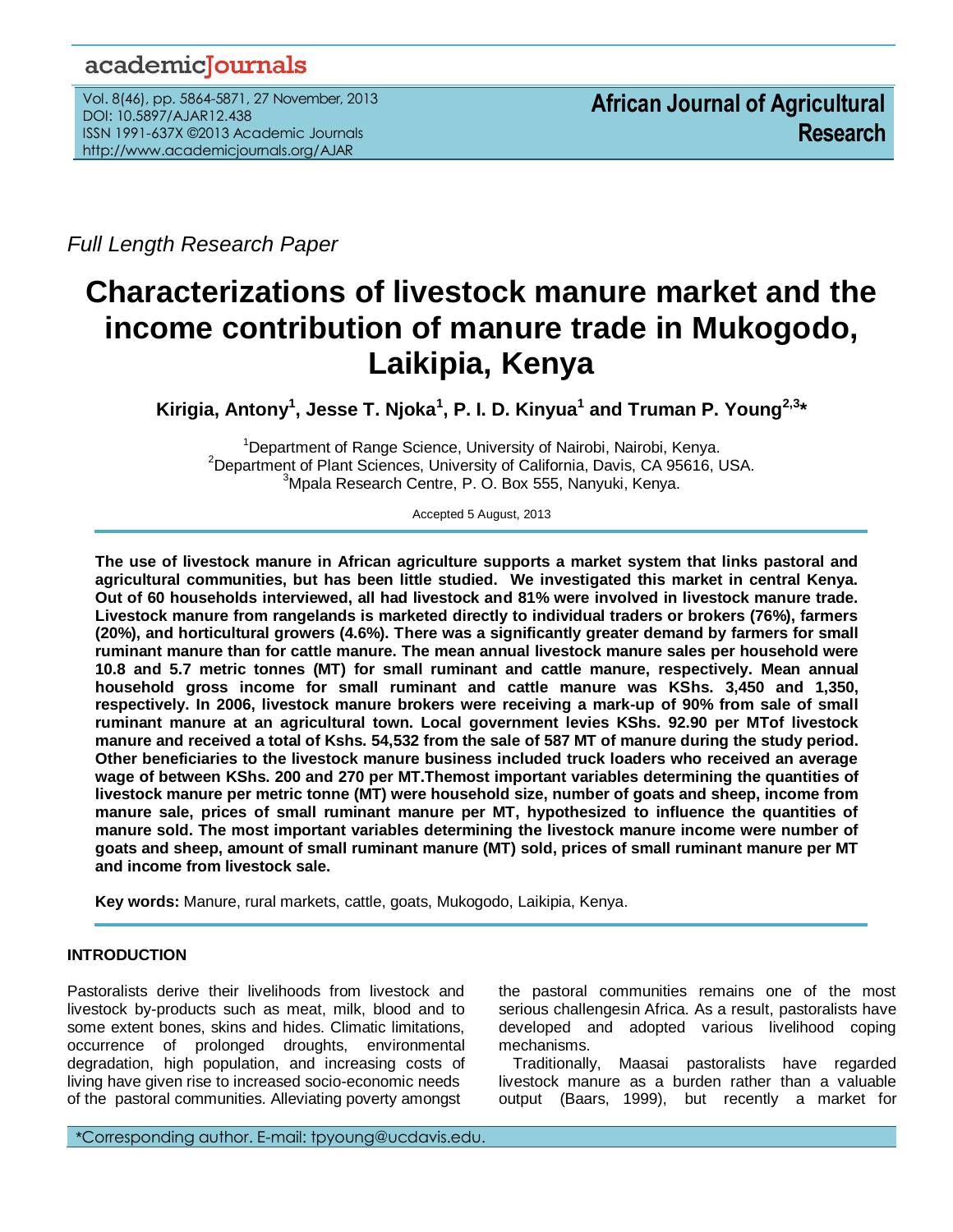livestock manure has emerged. In high potential agricultural areas, smallholder farmers often mine their soil nutrients through crop extraction, removal of weeds, grazing livestock, cutting forage to feed livestock, or selling fodder (Powell et al., 2004). Kenyan agricultural soils nutrients have been seriously depleted (Sheldrick et al., 2003) and (after limited soil moisture), "low soil fertility is the most important constraint limiting crop productivity in sub-Saharan Africa" (Gicheru, 2012; Fischer and Qaim, 2012). Farmers in high potential areas have sought to alleviate these shortfalls through both manmade and organic fertilizers (Gicheru, 2012), but run into problems using man-made fertilizers because of their high costs (Heisey and Mwangi, 1996). Substituting local farmyard manure for man-made fertilizers can be effective (Otinga et al., 2013), but the use of their own livestock manure in these agricultural areas is limited by low supply (Hoffmann, 2002).

This has led to the importation of livestock manure from drier areas to croplands thereby creating a market for the manure generated in the drylands. However, this new market has received little research attention (Pell, 1999; Sheldrick et al., 2003), or is even not recognized (Herrero et al., 2013). The availability of livestock manure markets in rangelands (Lekasi et al., 2001) has given crop growers an opportunity to improve soil fertility and structure in their farms. In Kenyan highlands, farmers purchase livestock manure from distant grazing lands such as the Rift Valley and Laikipia after exhaustinglocal supply (Lekasi et al., 2001). In northwest Nigeria, pastoralists exchange livestock manure with crop residuals to feed their livestock (Hoffmann, 2002). In some areas prone to high degradation, e.g., Gambia, livestock manure production is highly valued (Alice, 1999).

The growing trend of livestock manure exportation from rangelands to croplands has given rise to the need to characterize and analyze the contribution of this export trade from the rangeland ecosystem to the cropping systems in Kenya. This study describes the marketing of livestock manure trade and the economic aspects of manure trade in Mukogodo, Laikipia, Kenya. Specifically, we examined the quantity, price and income parameters of traded manure.

#### **STUDY AREA AND METHODS**

This study was carried out in Mukogodo Division (0°N, 37°E) of Laikipia in the Rift Valley Province (now County) of Kenya in 2006. Mukogodo is located at an elevation of ~1700 masl, and experiences mean annual rainfall of ~350 mm. The population of ~35,000 is mainly Maa-speaking people practicing traditional pastoral techniques, although they have in recent years been organized into group ranches. Livestock are kept each night in enclosures ('bomas') for protection from predators and stock theft. Dung accumulates in these exclosures, facilitating its collection and sale. The Division center, Doldol, is located 50 km from the nearest large town, Nanyuki, accessible by an all-weather road, of which 20 km is paved. The area around Nanyuki hosts some agriculture and flower faming. Major agricultural areas ~50 km to the south are accessible on paved roads.

#### **Interview methodology**

In order to understand the patterns and pathways of livestock manure transferfrom rangelands to croplands, we first determined the marketing chain of livestock manure from drier areas to cultivated lands in central Kenya. Astructured questionnaire with open- and closed-ended questions was administered in face-to-face interviews to a randomly selected sample of 60 households in four locations of Mukogodo Division.

Each interview targeted the householdhead and in case of his/her absence, the spouse or oldest son/daughter, in that order. The household was the sampling unit. Since households are sparsely located in the pastoral areas, a transect walk (Ng'ethe et al., 1998) was made across each location and sampling was made of every third household. If it was not possible to get a household head/representative, the next household was taken as a substitute.

Community interviews were also carried with unstructured interviews from key community informants, namely community representatives of youth, women and elders, assistant chiefs and agricultural extension officers. Further interviews were carried out with truck drivers, truck loaders, county council officials, horticultural farm managers and farmers. Focused group discussions (FGDs) were also used to obtain auxiliary information and to validate the information derived through the questionnaire. Participants in the informal interviews were not included in the focused group discussions, which allowed the groups to discuss their views freely without the influences of participants of the informal interviews. Local Maa and Kiswahili languages were used during interviews. Detailed notes taken by the researcher (AK) were later compared and discussed with the participants to ensure that all issues raised had been recorded. In addition to interviews, direct observations (Yin, 1989) were employed to obtain additional information on the livestock manure trade in the study area.

Several follow-up trips were made with trucks transporting manure from study area to cultivated lands in central Kenya. This helped to identify middlemen and the end-users of livestock manure in the croplands. Secondary data on livestock manure sales for each division were gathered from the district county council to complement the collected primary data.

#### **Data analysis**

Multiple regression analysis was carried out to establish the relationship between key variables hypothesized to influence the manure trade, and (a) quantities of livestock manure sold and (b) per capita income from livestock manure. The variables included in the models are shown in Table 3. Additional data analysis was carried out using SPSS version 12.0 statistical package (SPSS, 1999). Analysis of variance (ANOVA) was used to test the significance of the differences between means of several sampled variables.

#### **RESULTS AND DISCUSSION**

#### **General characteristics of Mukogodo division inhabitants**

Consumption per adult equivalent (AE) was used as the index of individual welfare (Government of Kenya, 2000). The concept of adult equivalent (AE) is based on the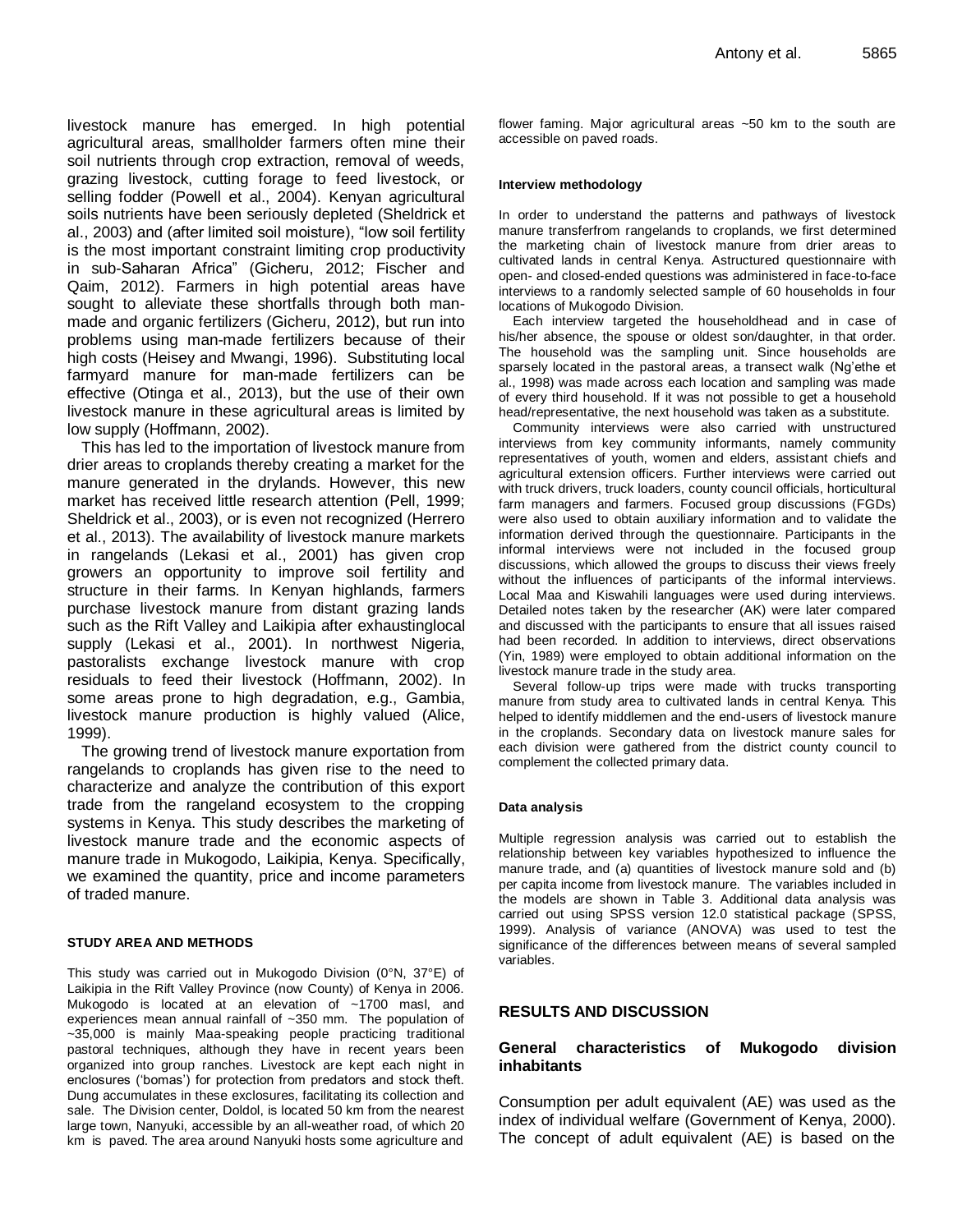differences in nutrition requirements according to age and gender (ICRC, 2005). An adult male over 16 years old equals 1 AAME (Africa Adult Male Equivalent), an adult female over 16 years old is given a value of 0.8 AAME and a child of either sex less than 16 years old is given a value of 0.6 AAME.

The mean household size in Mukogodo division is 7.67 AAME. Over 90% of Mukogodo inhabitants practice pastoralismas their major source of subsistence. The primary livestock species are cattle (*Bosindicus*), sheep (*Ovis aries*), and goats (*Capra hircus*), and occasionally camels (*Camelus bacterianus*) and donkeys (*Equus asinus*). The average household herd size composition was 15.1, 6.0 and 5.0TLU of cattle, goats and sheep, respectively. Tropical Livestock Unit (TCU) is scaled to an animal of 250 kg live weight (Jahnke, 1982). The mean herd composition in TLU per household is 58% cattle, 23% goats and 19% sheep.

## **Traditional use of livestock manure among pastoral communities**

Respondents reported varying traditional uses of livestock manure. About 50% of the respondents reported that cattle dung was used for plastering many attas (traditional mud huts). In addition, 30% of the respondents burn their manure to prevent human diseases such as coughing, which is attributed to inhaling dusty goat and sheep manure during the dry season. Burning manure also done to reduce cover for wild animals that hid behind manure heaps as well as to prevent livestock raiders from estimating your livestock numbers by the quantities of manure. Two respondents (3%) reported that small ruminant manure is placed under their beddings to provide warmth. It is also traditionally believed that evil people use manure for witchcraft purposes leading to livestock deaths and therefore some pastoralists burn manure as they migrate to new grazing areas (Samuel Putunoi, personal communication).

Goat and sheep manure is sometimes swept from the bomas to prevent fungal infection of livestock hooves which is attributed to wet manure. The remaining 15% of the respondents leave manure on the compound. In addition to the above uses, 18% of the respondents who live in neighborhood to the adjacent Mukogodo forest use manure on their gardens. Another 5% of the respondents spread it on degraded lands for purposes of improving soil fertilityand controlling soil erosion through improved rainfall infiltration. Spreading of manure was also reported to encourage shrubs and grasses growth during rainy season to improve dry season grazing pastures.

## **Livestock manure value in the study area**

A large majority of the respondents (82%) participated in

livestock manure trade. The remaining 18% expressed the willingness to participate, although they were constrained by lack of access roads, buyers, livestock mobility and low livestock numbers.For those households that were selling manure, 80% sold small ruminants manure, 17% sold cattle manure. Fully 22% of the pastoralists reported that they had been in the business for more than 20 years. The importation of manure from Mukogodo was facilitated by its proximity to cropping areas, the availability of manure and need for income from its sale.

Surveys revealed that the sale of manure among the Mukogodo communities is regarded as a women's affair because it is they and school-aged children who are involved in collecting and heaping the manure. However, due to the increasing market value of livestock manure, there is growing interest among men in participating in the manure business, which generates conflicts over manure ownership in families (Jane Sejura, personal communication).

## **Livestock manure marketing chain**

Livestock manure from rangelands is marketed through various channels (Figure 3). The four key parties involved are the pastoralists, brokers, farmers and horticultural farms. Of the respondents who sold manure, 75% sold to individual traders or brokers, 20% sold directly to farmers, and 5% sold it directly to large and small horticultural farms.

There is an emerging relationship between pastoralists and small-scale farmers. In central Kenya, farmers are organized into groups that send one member of the group to buy manure. These farmers also purchase manure from brokers either for their own use or for selling in 20 kg bags to vegetable farmers. Similarly, manure brokers sometimes buy manure for purpose of storing it at their homes to sell in 20 kg bags at a price of KShs 10/= per kilogram (Table 2). Women and school-aged children provide most of the labor in collecting and marketing of manure.

## **Pricing livestock manure in the study area in 2006**

The price of livestock manure differed depending on manure type, lorry size, and distance from the road. Livestock manure is transported in 3-, 7-, and 9-tonne lorry trucks, representing 12, 72, and 5% of households, respectively (12% were not aware of the size of the lorry trucks). Livestock manure buyers noted that smaller lorries were less economical than large lorries, due to long distances and capacity.

The manure of small ruminants fetched higher prices than cattle manure. The mean farm gate prices for livestock manure in Mukogodo division were KShs. 237 and 320/MT for cattle and small ruminant manure,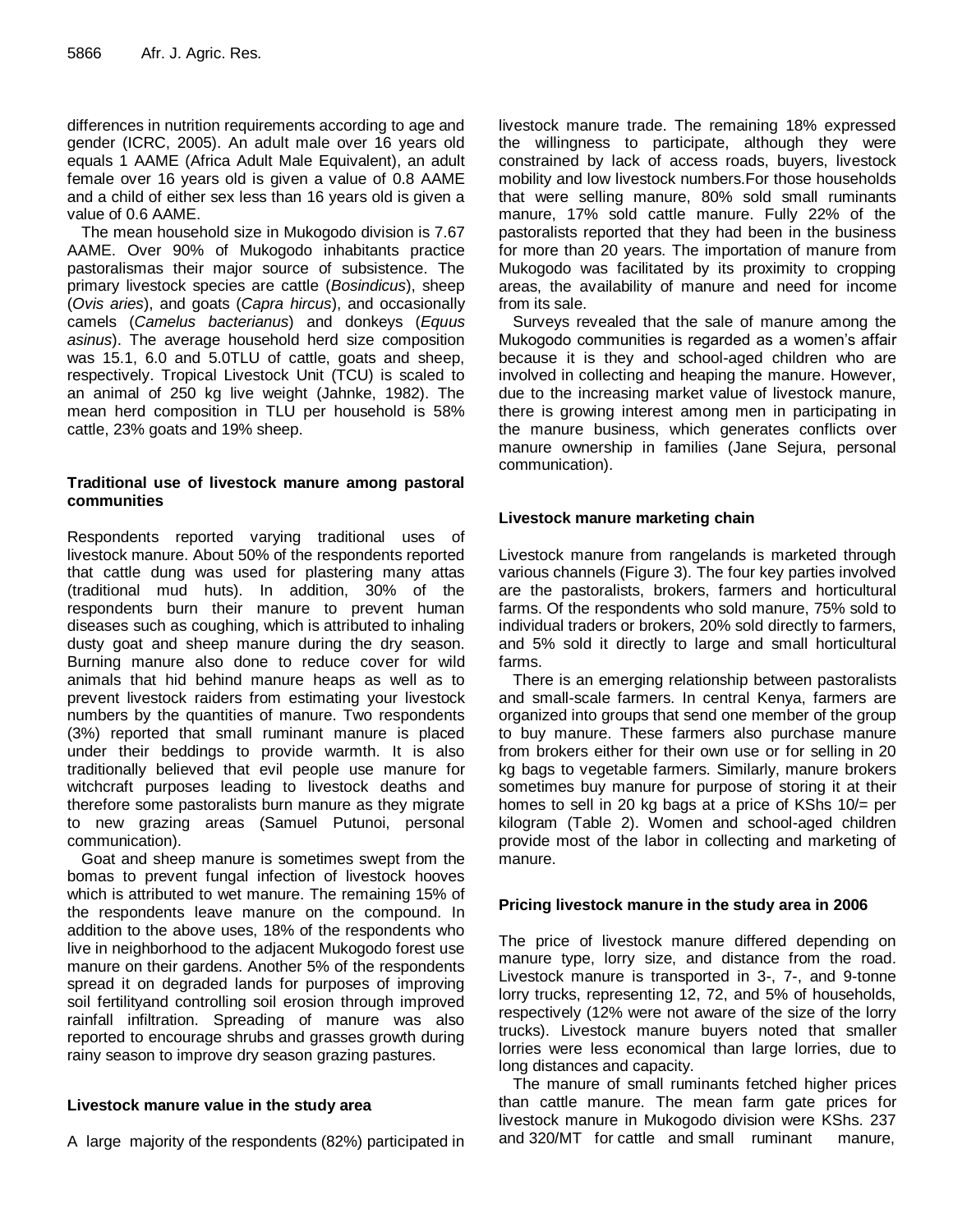| <b>Manure type</b>    | Farm-<br>qate/ton | Loading cost<br>and<br>offloading/ton | Local<br>council<br>fee/ton | Transport<br>cost/ton<br>(Karatina) | Transport<br>cost/ton<br>(Nanvuki) | Off-<br>loading<br>cost/ton | <b>Total</b><br>cost/ton | Selling<br>price/ton<br>(Karatina) | Profit<br>margin | Mark up<br>(%) |
|-----------------------|-------------------|---------------------------------------|-----------------------------|-------------------------------------|------------------------------------|-----------------------------|--------------------------|------------------------------------|------------------|----------------|
| Small ruminant manure | 320               | 158                                   | 92.9                        | .027                                |                                    | 50                          | .648                     | 3,153                              | 1506             | 91.4           |
| Cattle manure         | 238               | 219                                   | 92.9                        |                                     | 185                                | 50                          | 784                      | ,000                               | 216              | 27.5           |

**Table 1.** Cost (in 2006 KSh) and profits(%) of livestock manure value chain from rangeland to farming areas per metric tonne.

respectively. The preference for the small ruminant manure, according to the farmers' interviewed, is due to its fine texture, which makes it easy to apply, especially when they mix mineral fertilizers with manure to facilitate even distribution. Further, farmers believe that cattle manure has 'burning' effect on crops, which discourages its use. It was also perceived that small ruminant manure breaks down more slowly in the soil than does inorganic fertilizers, and acts as a slow-release fertilizer that lasts for one or two more growing seasons (Harris, 2001).

Manure is a livestock by-product and a source of cash income. It is a profitable venture and, as such, a significant number of people are involved in its production and marketing. They include the pastoralists, farmers, distributors or brokers and loaders. Taxes levied on the manure "export" from the study site are an important source of revenue for the local government as well. Mean livestock manure sale per household per year was 10.8 and 5.7 metric tonnes (MT) of small ruminant and cattle manure, respectively. Small ruminant manure accounted for 88% (519 tonnes) and cattle manure 12% (68 tonnes) of the total manure sold. A total of 587 tonnes of livestock manure valued at KShs. 182,050 (US\$ 2758) was sold from the study area in 2006 (Table 1). Based on the local county council records, an estimated total of 1,324 tonnes of livestock manure were sold from entire Mukogodo division in 2006.

In Karatina, an agricultural town in central Kenya, one tonne of small ruminant manure sold at KShs. 3,153 by the brokers who thereby received a mark-up of 90%. Farmers who purchase small ruminant manure either from pastoralists in Mukogodo rangelands or brokers and sold in quantities of 20 kg bag at KShs. 200 received a mark-up of up to 500%. Manure brokers selling cattle manure to horticultural farms at Nanyuki, received a 28% mark-up.

The seasonal livestock manure sale from rangelands to croplands shows the ecological inter-dependence of manure flow and planting season in the farming areas. According to local county council statistics, the peak period of livestock manure harvesting was in the month of March, with a total of 373 tonnes (Figure 1). This is the period when majority of smallholder farmers in central Kenya are preparing their farms for planting for the rains in April.

#### **Livestock manure terminal markets in 2006**

The central Kenya highlands, which are the largest market for small ruminant manure from rangelands in the country, accounted for over 80% of the formally marketed livestock manure from Mukogodo division. Most of the terminal markets for Mukogodo manure are located in the neighboring districts of Meru Central, Nyeri, Murang'a, and Kirinyaga, with Nyeri being the largest market. In these terminal markets, dry small ruminant manure was sold at a price of KShs. 3,150 per metric tonne, similar to prices in India (KShs. 2,400 to 2,800 per metric tonne; Madhusudan, 2005).

The larger horticultural farms closer to Mukogodo were buying manure in bulk purchase at prices ranging from KShs. 1,000 to 1200 per metric tonne. For these farms, cattle manure is preferred to goat and sheep manure due to incidences of food poisoning bacteria, such as *Escherichia coli* and *Salmonella*, which are common when manure is not well decomposed. Horticultural farms also report applying livestock manure to kill nematodes in the soils.

#### **Secondary sources of livestock manure income and value**

A majority (82%) of the respondents incurred very little cost other than their time spent in gathering manure into heaps. Quantification of the exact costs was however not possible.

Livestock manure buyers, namely, farmers, group of farmers and brokers, hire manure loaders from Nanyuki town. Their work is to guide the vehicle owner to places where manure is found as well as do the loading. These loaders are paid an average of KShs. 210 and 270 for loading a truck with small ruminant and cattle manure, respectively. This is over two times the daily farm wage labor in the area. A 3-tonne minilorry is loaded by three men and 7-and 9-tonne lorries are loaded by six men (Figure 2). Manure loaders use no protective devices and they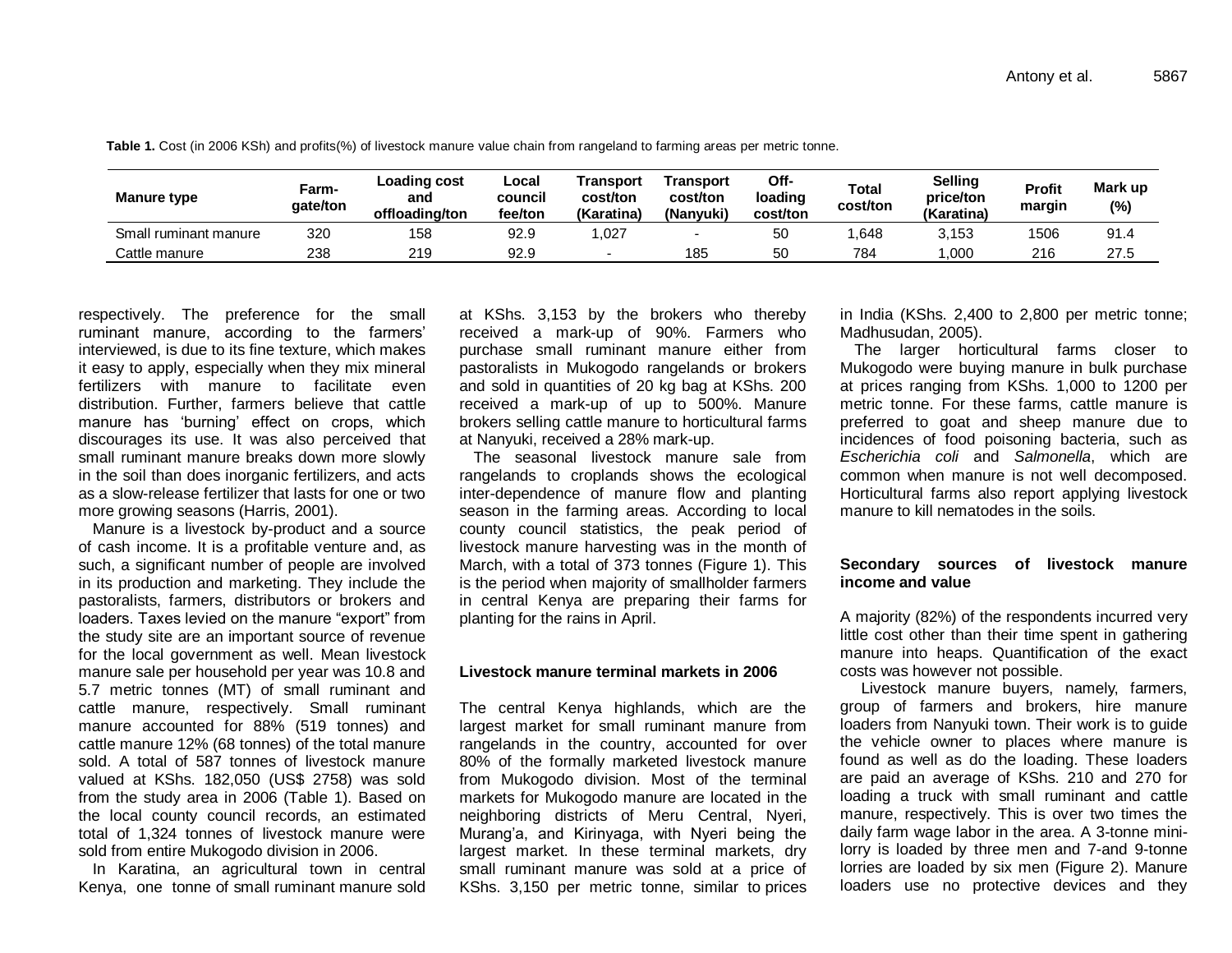

**Figure 1.** Tonnes of livestock manure sold from Mukogodo division in 2006.



**Figure 2.** A 9-tonne lorry being loaded with livestock manure by six men at Doldol, Mukogodo Division in 2006.



**Figure 3.** Livestock manure marketing chain.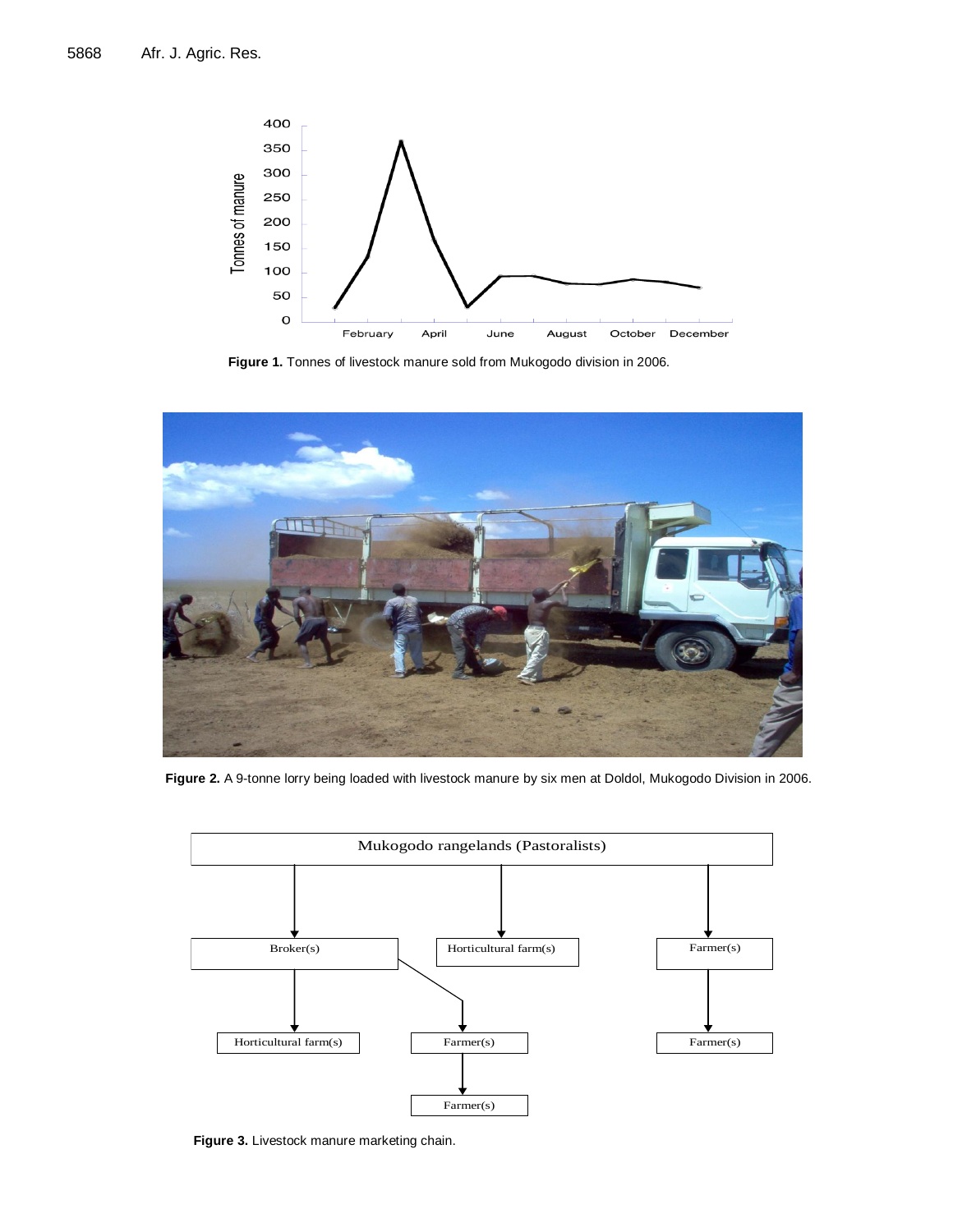**Table 2.** Tonnes of livestock manure sold and income from the sale of manure from the study area in Mukogodo Division in 2006.

| Type of manure        | <b>Number of households</b> | Tonnes (1000 kg) | Income (KShs) | Income/household (KSh) |
|-----------------------|-----------------------------|------------------|---------------|------------------------|
| Small ruminant manure | 48                          | 519              | 165.900/=     | $3456/=$               |
| Cattle manure         |                             | 68               | $16.150 =$    | $1346/=$               |

**Table 3.** Regression coefficients for quantity of livestock manure sold and income from livestock manure sale from the study area in 2006.

| Variable/parameter                                        | <b>Amount of livestock</b><br>manure sold $(Y_1)$ | Income from livestock<br>manure $(Y_2)$ |  |
|-----------------------------------------------------------|---------------------------------------------------|-----------------------------------------|--|
| $X_1$ - Household size in adult equivalent (AE)           | $0.50(2.65)$ **                                   | $-54.80$ $(-3.96)$ **                   |  |
| $X_2$ - Number of cattle in Tropical Livestock Unit (TLU) | $-0.30$ $(-1.97)$ **                              | $-6.07(-0.68)$                          |  |
| $X_3$ - Number of goats and sheep (TLU)                   | $0.29(2.37)$ **                                   | 14.90 (1.95)**                          |  |
| $X_4$ - Income from goat and sheep manure (KShs/AE),      | $0.007$ $(3.17)$ **                               |                                         |  |
| $X_5$ - Number of goat and sheep (TLU) sold               | $-0.93(-1.68)^*$                                  | $-69.02$ $(-2.20)$ **                   |  |
| $X_6$ - Number of cattle (TLU) sold                       | $1.82(3.54)$ **                                   | 4.38(0.16)                              |  |
| $X7$ - Income (KShs/AE) from cattle manure                | $0.020(1.98)$ **                                  |                                         |  |
| $X_8$ - Income (KShs/AE) from cattle sales                | $0.00$ (-2.04)**                                  | 0.002(0.14)                             |  |
| $X9$ - Income (KShs/AE) from goat and sheep sales         | 0.00(0.53)                                        | $0.043(2.61)$ **                        |  |
| $X_{10}$ - Years of settlement                            | $-0.037(-0.67)$                                   |                                         |  |
| $X_{11}$ - Price (KShs/tonne) of goat and sheep manure    | 0.005(0.82)                                       | $1.81(5.78)$ **                         |  |
| $X_{12}$ - Price (KShs/tonne) of cattle manure            | $-0.007(-0.45)$                                   | $-0.42(-0.47)$                          |  |
| $X_{13}$ - Tonnes (MT) of goat and sheep manure           |                                                   | $32.52(4.00)$ **                        |  |
| $X_{14}$ - Tonnes (MT) of cattle manure                   |                                                   | 39.94 (1.29)                            |  |
| $X_{15}$ - Years of selling manure                        |                                                   | $-9.04$ ( $-1.86$ )**                   |  |
| Overall $R^2$                                             | 0.84                                              | 0.92                                    |  |
| F                                                         | $20.34**$                                         | 33.81**                                 |  |

Results are for regressions identified in the table, with parameters indicated in the left–hand column; the t ratios are in parenthesis: \*, significant at 0.1 level; \*\*, significant at 0.05 level**.** 



**Figure 4.** Comparison of livestock numbers between manure selling and non-manure selling households in the study area in 2006.

they report that as result they are prone to common colds, coughing, and eye sicknesses due dusts from manure when loading, transporting and offloading.

For revenue generation, the local council imposes a levy of KShs. 93 per metric tonne of livestock manure. This translated to KShs. 54,500 in income in 2006.

Some households spread livestock manure on degraded areas around their homesteads to encourage germination and growth of *Amaranthus hybridus* L*.* and *Solanum nigrum* L., which are used as vegetables. The spreading of manure also increases the growth of *Acacia tortilis* (Forsk) Hayne and species of grasses vital for rangeland rehabilitation and livestock forage.

There was a significant difference between small stock (TLU) of manure selling and non-manure selling households (Figure 4). Poor families with few livestock numbers, especially goats and sheep, did not consider manure trade as a worthwhile venture since it takes a long time to gather significant amounts. Although livestock manure sale did not make a significant contribution to the income of the rich households, manure-selling households earned an average total income of KShs. 653 per AAME per year, more than other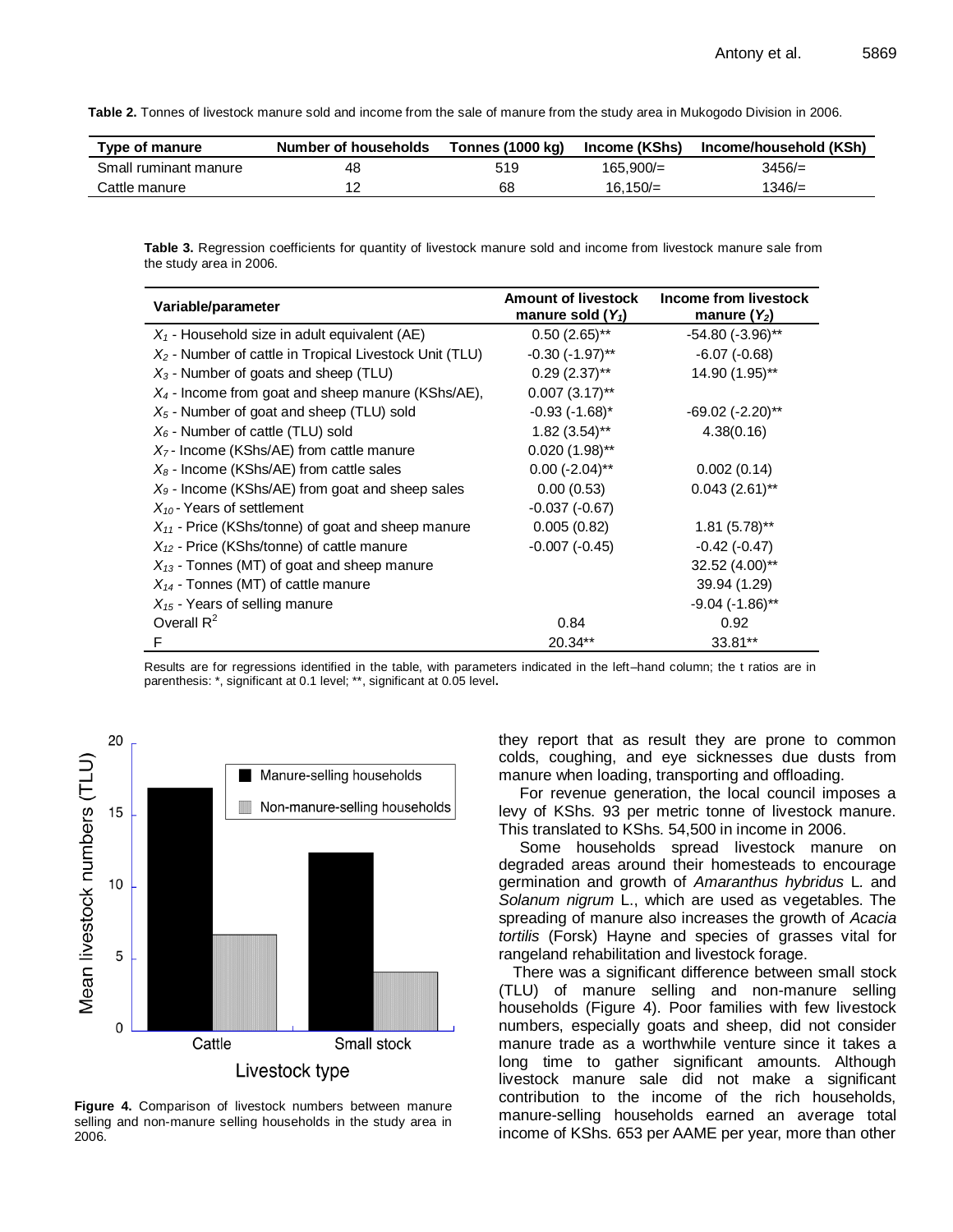livestock by-products such as bones, hides and skins. A majority (72%) of the respondents spent their income on food while 12% spent it on livestock drugs.

## **Regression analysis for the tonnes of livestock manure sold from study area in 2006**

Regression analysis produced a model that explained 84% of the variation inamount of manure sold. The amount of manure sold was significantly positively affected by household size, which is correlated with the number of cattle, goats and sheep.

Income from the sale of cattle was also significantly positively correlated with the amount of manure sold. This income may have been used to purchasing of more goats and sheep, which lead to increases of manure from small ruminants. The majority of cattle sold are not milking cows and calves that provide manure for sale but those grazed far from homesteads where manure cannot be collected for sale.

Interestingly, the amount of manure sold was significantly negatively associated with the number of cattle owned by the household. We suggest that very large herds tend to overgraze the area near and around homesteads and as a result herders move the cattleto more distant grazing areas. The only milking cows and calves left grazing near homesteads and are not able to accumulate significant amount of livestock manure for sale.

During drought, small ruminants, particularly goats, have higher survival rate than cattle (Powell et al., 2004), the rapid reproduction of small ruminants allow flocks to be reconstituted much faster than cattle herds after drought. As a result, availability of manure not only decreases during drought, but the manure from small ruminants is more available than of cattle (Powell et al., 2004).

The length of time that a household had been resident at the site was not significantly related to the quantity of manure produced. We suggest that long period of settlement results in overgrazing and consequent land degradation. This would lead to migration of livestock to far grazing pastures thereby reducing the livestock population retained in overnight bomas for manure production.

### **Regression analysis for income from livestock manure**

Regression analysis produced a model that explained 92% of the variation inthe per capita income generated from sale of livestock manure. Per capita income from the sale of livestock manure was significantly negatively associated with household size. Although the total manure sold increased with household size (see above),

it apparently did so less than linearly, resulting is less income per family member.

Income from manure was significantly positively correlated with the number of small stock and the amount of dung from small stock sold, but not for either of these traits for cattle. Small ruminant manure accounted for over 88% of the livestock manure sold from study area. Moreover, goats and sheep manure fetched higher prices than cattle manure. Conversely, income from livestock manure sale was negatively associated with the number of sheep and goats (but not cattle) cattle sold. Selling goats and sheep resulted in reduction of manure, which consequently reduces the income.

Both of these regression models highlight the importance of small stock over cattle in the manure trade and its positive impacts of pastoral families.

### **Management implications of livestock manure regression models**

The regression models are potential tools for predicting the future amount of livestock manure production and income from livestock manure based on the parameters considered in the models. The study has suggested that livestock manure trade is a productive investment that generates income to many households while at the same time contributing to sustainable fertility management of heavily exploited croplands (Olayide et al., 2009).

Livestock manure production for sale will be increased by more households investing in livestock, especially goats and sheep. Our analysis has also showed that long period of settlement in a given area affect the amount of manure produced and income from manure negatively, likely due to overgrazing and subsequent movement of livestock to new areas where manure cannot be recovered for trade due to poor roads infrastructure. Therefore construction of good roads network in the pastoral areas will enhance livestock manure collection and transportation, ideally in combination with extension services relating to stocking rate and carrying capacity.By so doing, pastoralists are more likely to get fair prices from manure and invest more on livestock manure by deploying more family labor in manure collection and selling rather than burning it. The availability of manure to crop farmers will result in improved soil fertility, higher crop yields and eventually improved national food security.

## **Conclusions**

The major land use in Mukogodo division is rangeland, and pastoralism is the main local source of subsistence. There is a vibrant livestock manure market chain from rangelands to cropping areas in central Kenya. Livestock manure is marketed directly to farmers, horticultural